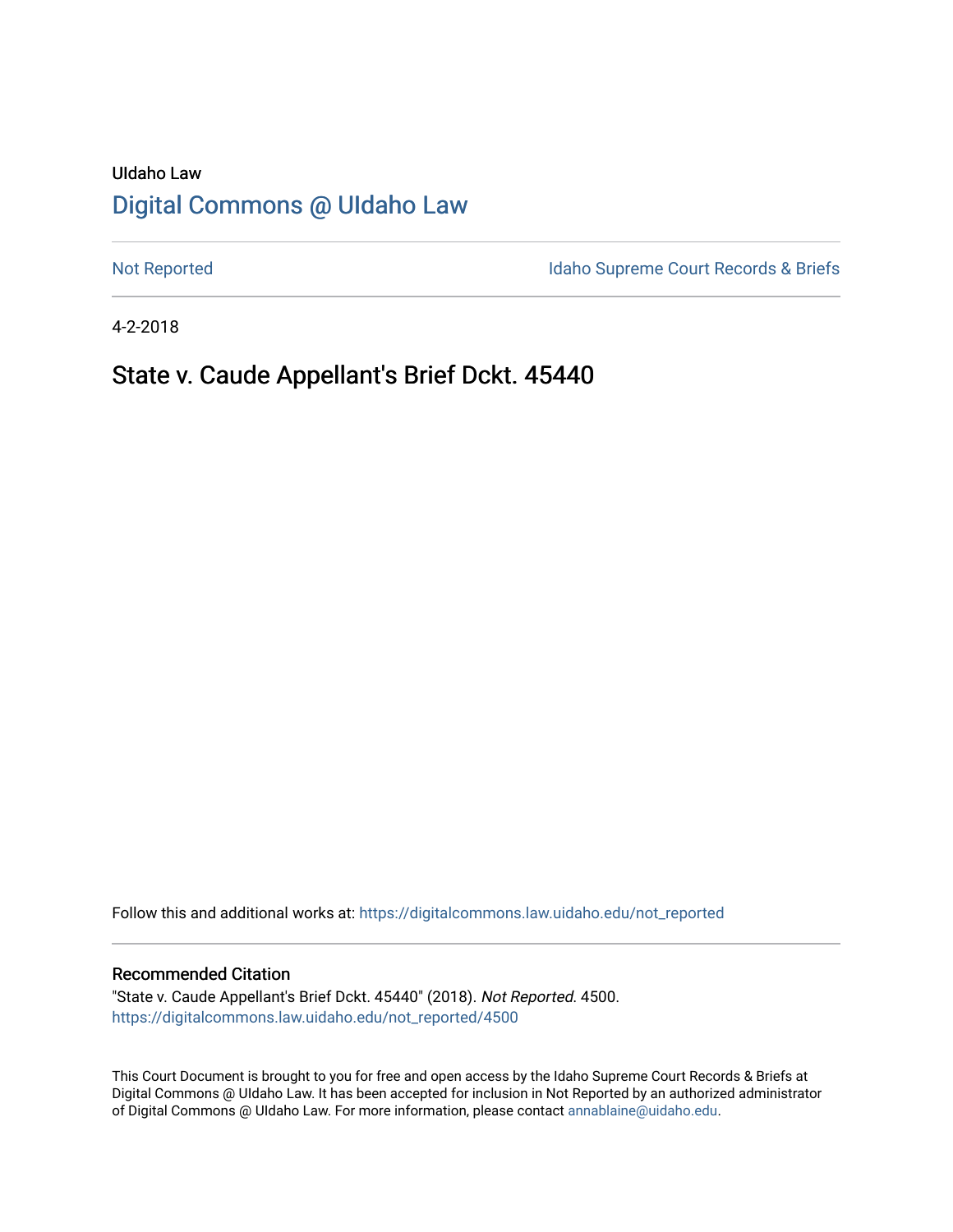## **IN THE SUPREME COURT OF THE STATE OF IDAHO**

| STATE OF IDAHO,       |                |
|-----------------------|----------------|
|                       |                |
| Plaintiff-Respondent, | NO. 45440      |
|                       |                |
| $\mathbf{v}$ .        | Twin Falls Co. |
|                       | CR-2008-11107  |
| PERRY WAYNE CADUE,    |                |
|                       |                |
| Defendant-Appellant.  |                |
|                       |                |

## **APPELLANT'S BRIEF** \_\_\_\_\_\_\_\_\_\_\_\_\_\_\_\_\_\_\_\_\_\_\_\_

\_\_\_\_\_\_\_\_\_\_\_\_\_\_\_\_\_\_\_\_\_\_\_\_

**APPEAL FROM THE DISTRICT COURT OF THE FIFTH JUDICIAL DISTRICT OF THE STATE OF IDAHO, IN AND FOR THE COUNTY OF TWIN FALLS**

 $\overline{\mathcal{L}}$  , which is a set of the set of the set of the set of the set of the set of the set of the set of the set of the set of the set of the set of the set of the set of the set of the set of the set of the set of th

**HONORABLE G. RICHARD BEVAN Presiding District Judge** 

 $\overline{\mathcal{L}}$  , which is a set of the set of the set of the set of the set of the set of the set of the set of the set of the set of the set of the set of the set of the set of the set of the set of the set of the set of th

**Boise, Idaho 83701 P.O. Box 83720**

**APPELLANT RESPONDENT** 

**GREG S. SILVEY KENNETH JORGENSEN Silvey Law Office Ltd Deputy Attorney General P.O. Box 1974 Criminal Law Division Boise, Idaho 83720-0010 (208) 286-7400 (208) 334-2400**

**ATTORNEY FOR ATTORNEY FOR**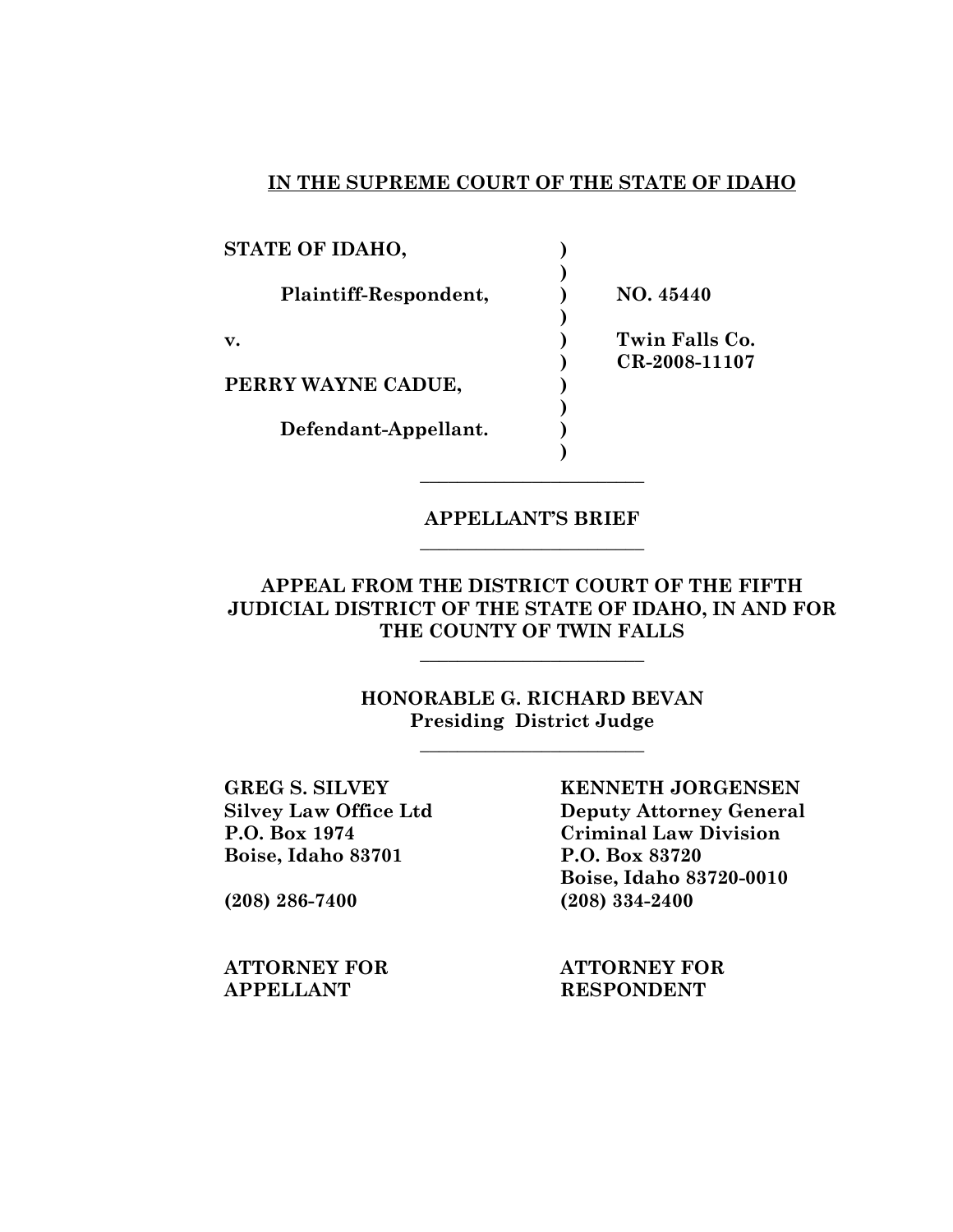# **TABLE OF CONTENTS**

| The district court erred by denying the motion to correct                                            |
|------------------------------------------------------------------------------------------------------|
| C. The current law concerning motions to correct<br>D. The court erred denying the motion to correct |
|                                                                                                      |
|                                                                                                      |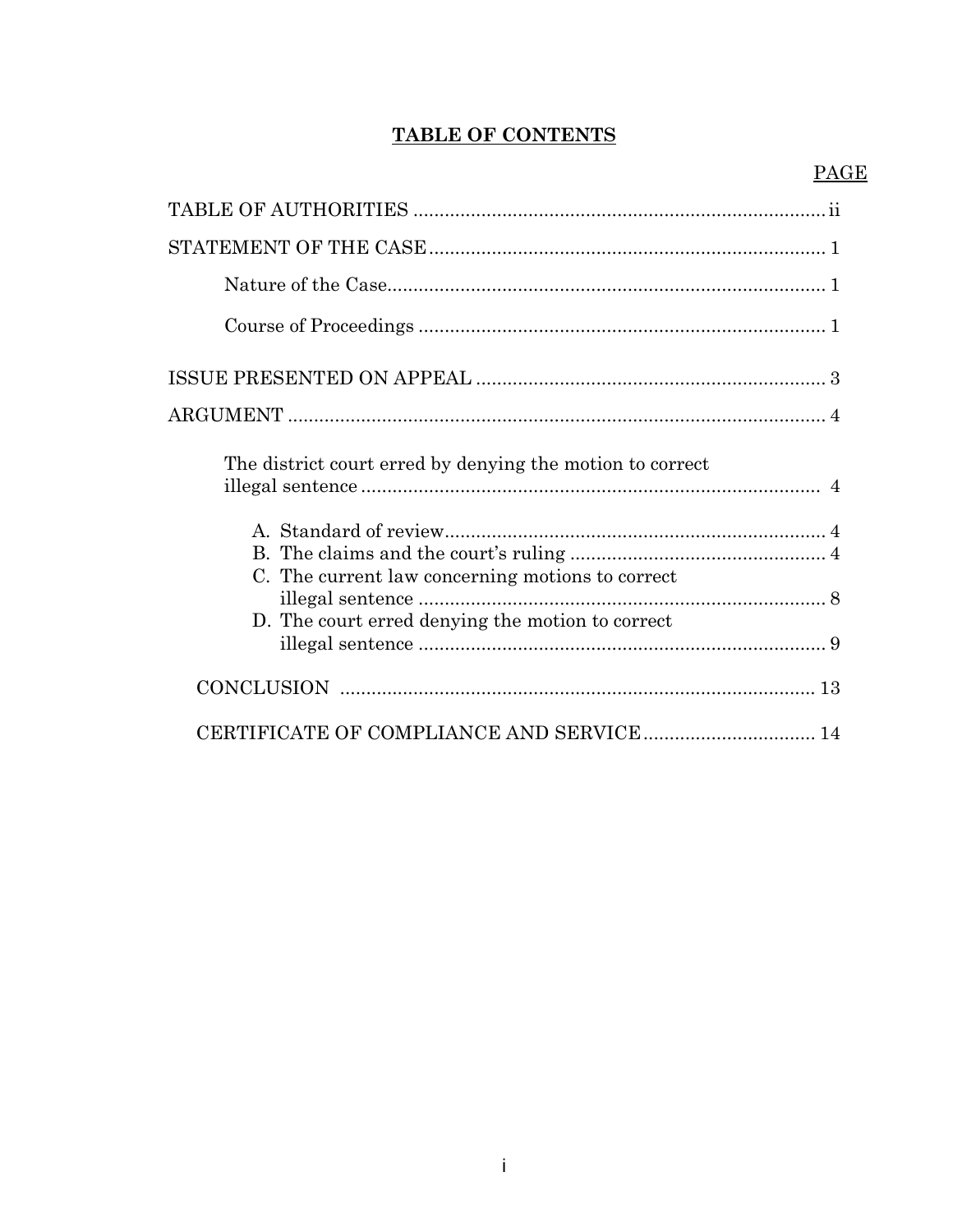# **TABLE OF AUTHORITIES**

## **Cases**

# Other Authority:

|--|--|--|--|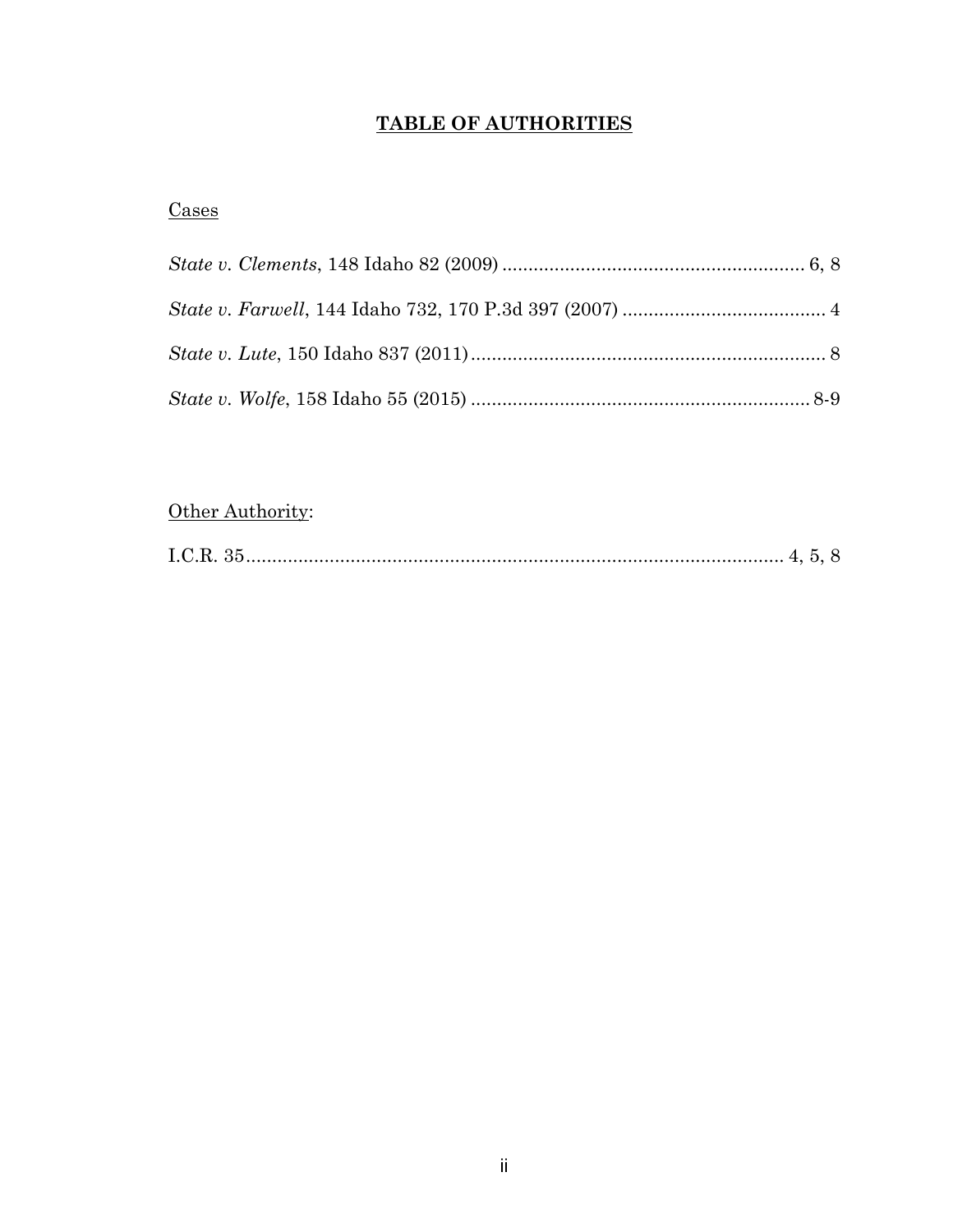### **STATEMENT OF THE CASE**

### Nature of the Case

Appellant Perry Cadue (hereinafter Appellant) appeals from an order

denying his motion to correct illegal sentence.

### Course of Proceedings

The proceedings were succinctly described in the district court's Order

on I.C.R. 35(a) Motion for Correction of Illegal Sentence Denied Without a

Hearing (hereinafter Order):

Cadue was sentenced on November 24, 2009 for the crime of Aggravated Battery. Cadue was sentenced to a unified term of 15 years, with 10 years fixed and 5 years indeterminate, to serve. The conviction was affirmed on appeal on May 24, 2011. In addition, Cadue filed post-convictions petitions in 20121 and 20132.

On January 4, 2010, Cadue filed a Motion for Correction or Reduction of Sentence pursuant to Idaho Criminal Rules (I.C.R.) 35(b). The Rule 35 Motion was denied without a hearing on February 16, 2010.

Recognizing he is unable to file more than one Rule 35 motion for Correction or Reduction of sentence, Cadue has now filed a Rule 35 Motion for Correction of an Illegal Sentence pursuant to I.C.R. 35(a), which does not have the same limit as a motion to reduce sentence under I.C.R. 35(b).

### FOOTNOTES

1 Cadue filed a post-conviction petition in CV-2012-839 on February 27, 2012. A judgment was entered dismissing the petition on July 23, 2012 and re-entered on September 6, 2012. The decision was affirmed on appeal on February 7, 2014.

2 Cadue filed a post-conviction petition in CV-2013-1072 on March 14, 2013. A judgment was entered dismissing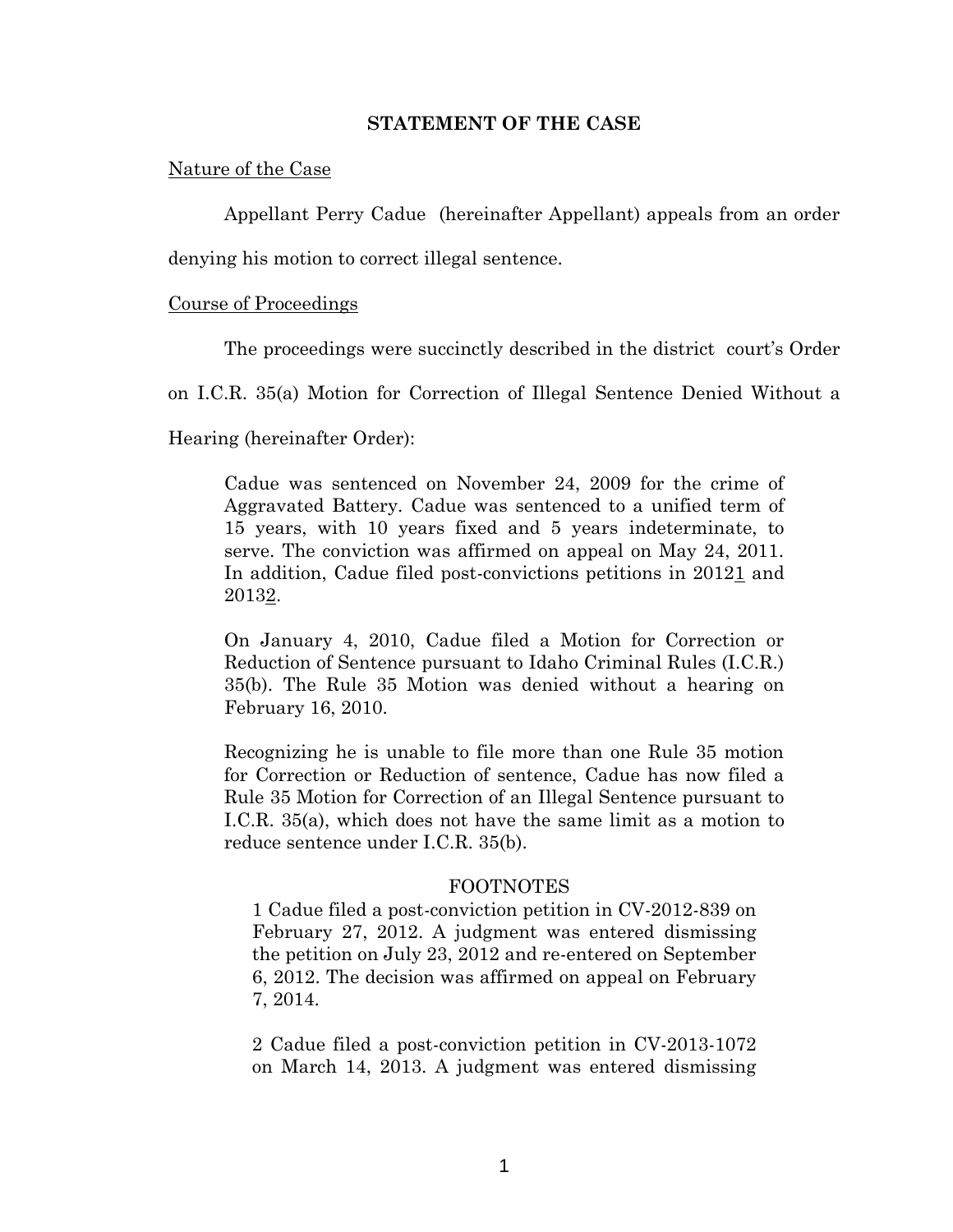the petition on April 12, 2013. The decision was affirmed on appeal on August 28, 2014.

Order, p. 2. (R. p. 83.)

The state filed a Motion for Order Denying Defendant's Motion for Correction of Illegal Sentence Without a Hearing. (R. p. 77-81.) The court then issued its Order on I.C.R. 35(a) Motion for Correction of Illegal Sentence Denied Without a Hearing. (R. p. 82-89.)

Appellant timely appeals. (R. p. 19, 109-111.)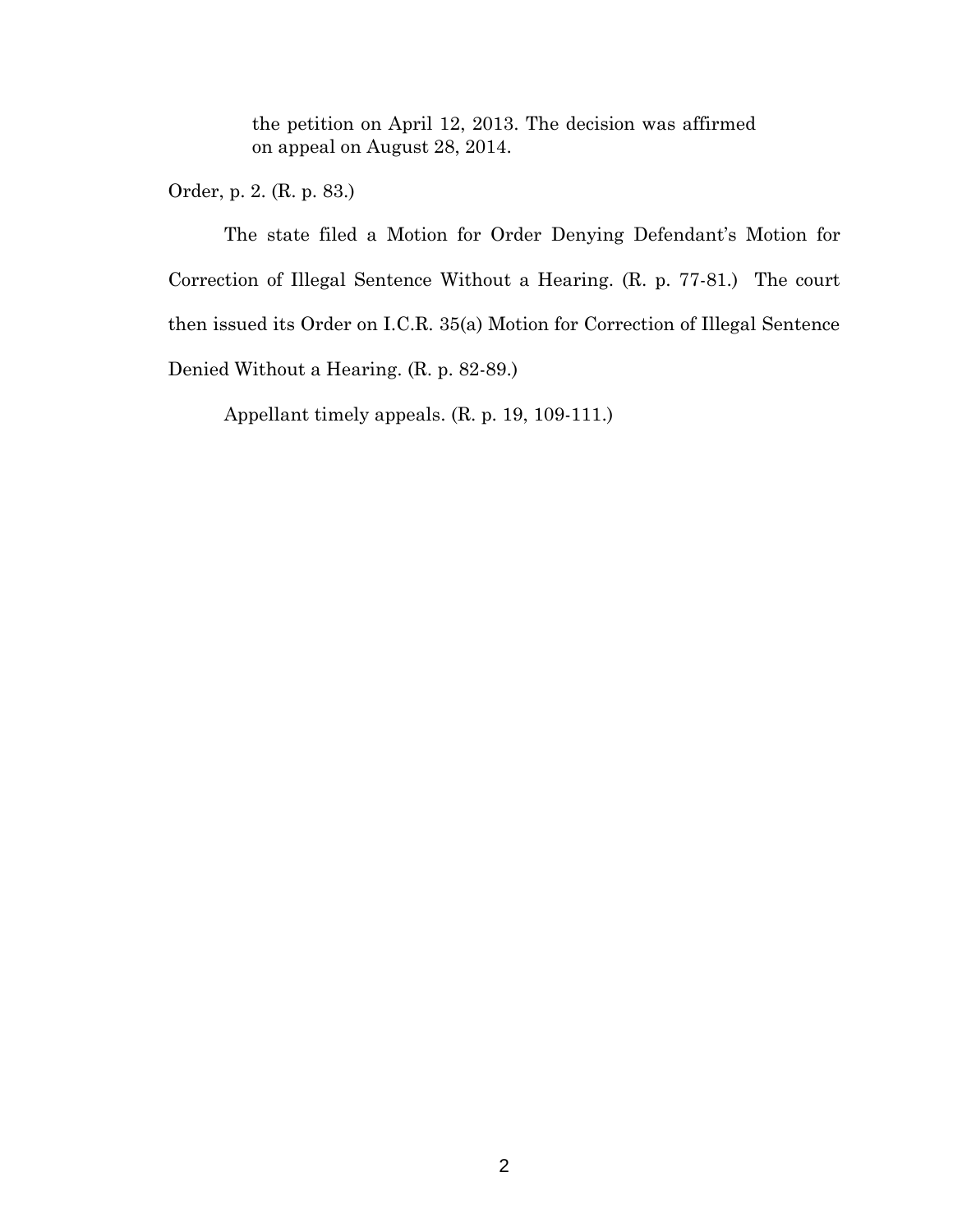## ISSUE

# WHETHER THE COURT ERRED BY DENYING THE MOTION TO CORRECT ILLEGAL SENTENCE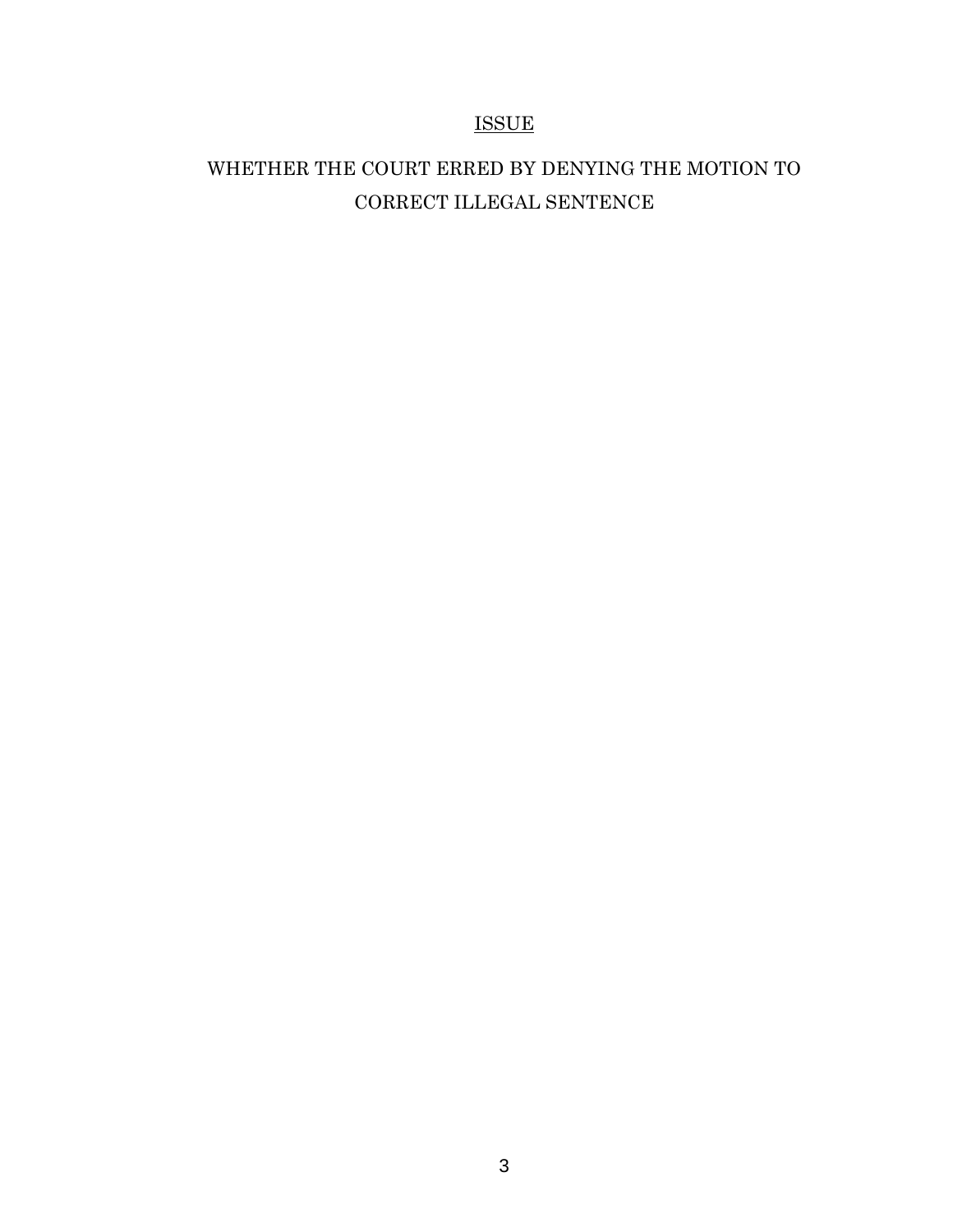### **ARGUMENT**

# **THE DISTRICT COURT ERRED BY DENYING THE MOTION TO CORRECT ILLEGAL SENTENCE**

### A. Standard of review

Whether a sentence is illegal is a question of law, over which an appellate court exercises free review. *State v. Farwell,* 144 Idaho 732, 735, 170 P.3d 397, 400 (2007).

### B. The claim and the court's ruling

As noted above, Mr. Cadue was convicted of aggravated battery. As regards the instant I.C.R. 35 motion, it and accompanying documents were filed on July 30, 2017. The document that happened to have been docketed first is entitled Motion to Docket and attached thereto is Mr. Cadue's Affidavit of Truth which succinctly explains the first part of Mr. Cadue's claim.

I make this statement to be known as under the new evidence I have submitted Exhibits (G) (H) (I), clearly support there is questions to be answered of corruption and conspiracy to gain false convictions to enhance elements of crime, that were not committed.

After setting in the front yard of the location I was at, and the victim and his friend by admission had been drinking a considerable amount way past legally drunk, came across the street yelling they were going to beat the faggot out of me, all because my girl friend and I had been missing around and she painted my toe nails with polish. The victim along with his friend stated they were BOTH GOING TO BEAT ME UP, it was at that point the victim as stated on record by both the victim and states witness punched me in the nose, to where it was pumping blood at a good rate. I stated I wanted no part of it, but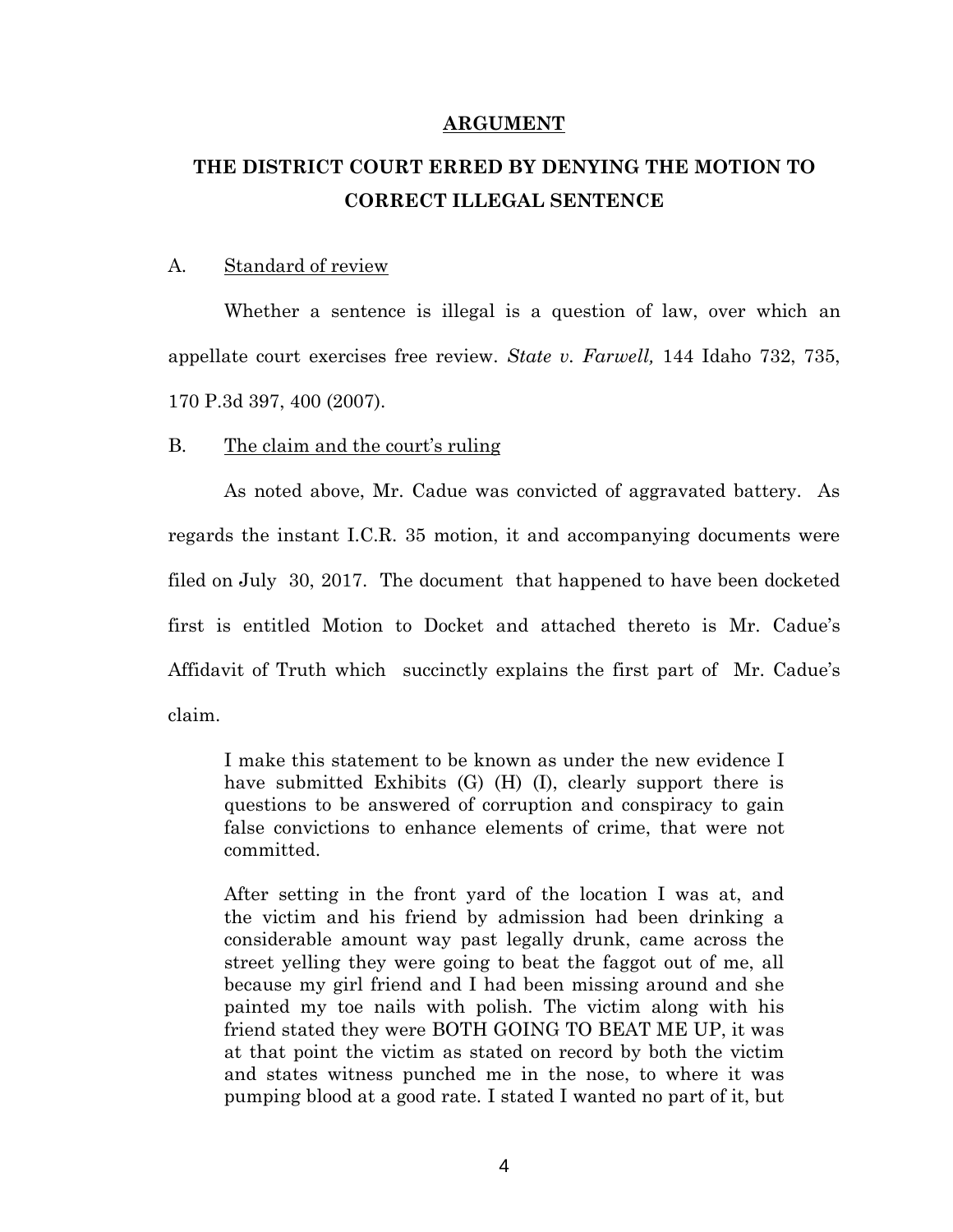when no way out seemed possible I agreed to go to the alley behind the fence, the moment I did the victim went for his knife in his front pocket as I witnessed the end of the knife coming out I lost it and went into a rage out of the shock my life was in danger at that moment. I did go back and kick him and hit him while I was still in shock over protecting myself and I was no faggot, the name calling I could take, and an ass kicking, even if it was going to be by two, BUT WHEN THE KNIFE CAME INTO PLAY, I COULD NO LONGER THINK ABOUT IT, IN MOMENTS IF I FAILED TO ACT I WOULD BE CUT UP OR WORSE.

However it was than the cover ups started, MAY BE BECAUSE I AM AN INDIAN, I DO NOT KNOW AND THE VICTIM WAS WHITE. ...

Affidavit of Truth, p. 1 (capitalization in the original, spelling errors in the original). (R. 22.)

Mr. Cadue continued in his filings by explaining that even though the responding paramedic testified she found a knife on the victim and gave it to the police officer, the police officer lied and testified that there was no knife. (R. p. 46-47.) Stranger still, the knife was in the victim's property at the hospital even though it was not on the hospital inventory of the victim's property. (R. p. 47, 50.) In short, Mr. Cadue was asserting that the police officer lied about there being no knife to defeat his claim of self defense which also broke the chain of custody of the knife which later mysteriously showed up in the victim's property. (R. p. 48.)

In ruling, the district court first pointed out that Mr. Cadue is requesting a correction of an illegal sentence pursuant to I.C.R. 35(a). (R. p. 84.) The district court went on to discuss Idaho law regarding such motions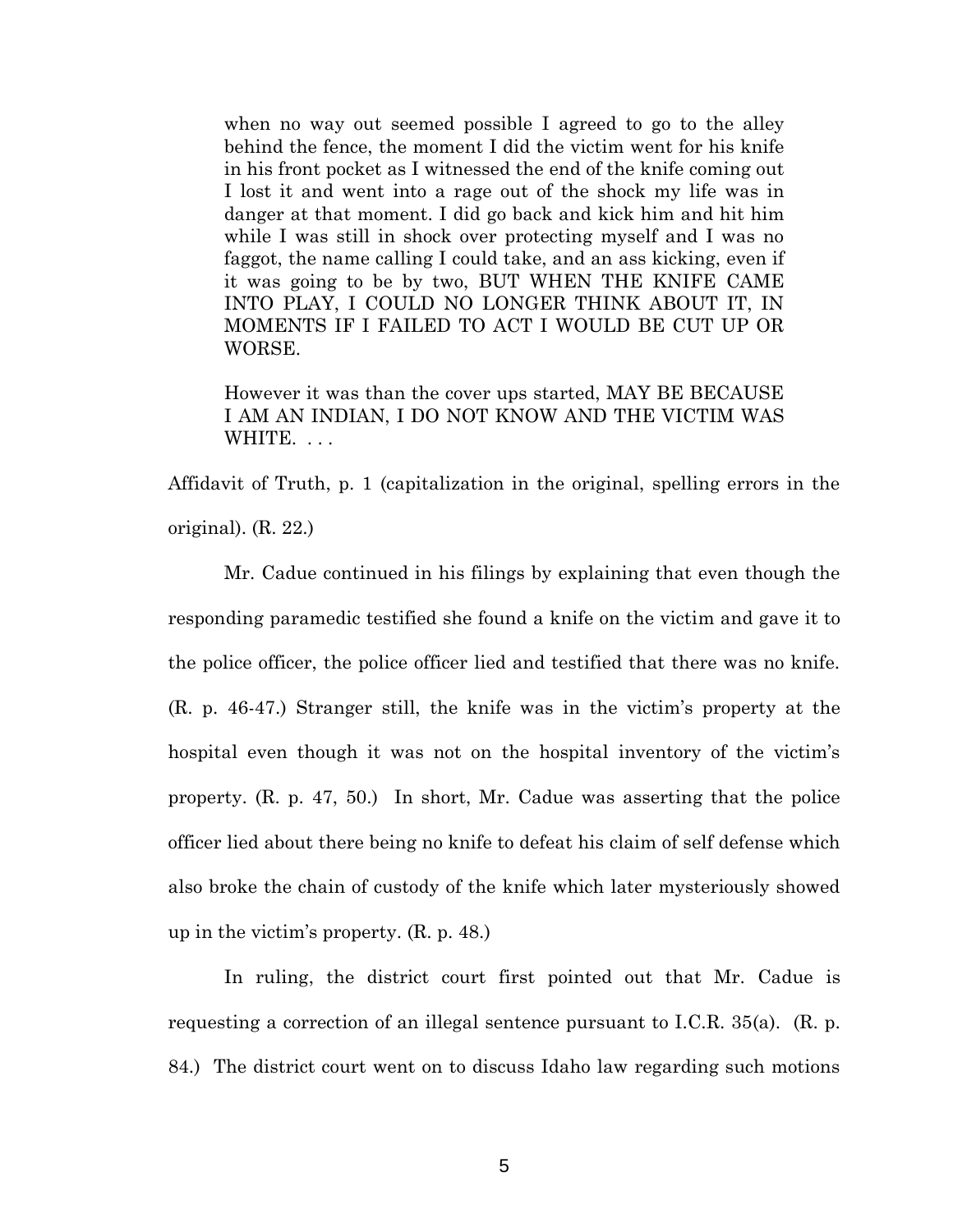and Appellant will pick up the district court's discussion with *State v.* 

*Clements*, 148 Idaho 82 (2009):

In *Clements*, the Court held that "the interpretation of 'illegal sentence' under Rule 35 is limited to sentences that are illegal from the face of the record, i.e., those sentences that do not involve significant questions of fact nor an evidentiary hearing to determine their illegality." *Id.* at 87, 218 P.3d at 1148.

I.R.C. [sic] 35 is limited to legal questions surrounding the defendant's sentence. *Id.* at 88, 218 P.3d at 1149. Factual issues must be determined before the defendant files a Rule 35 motion. *See id.* Thus, if a trial court re-examines the facts underlying the crimes in a case to determine the legality of a sentence, the court will have exceeded the "narrow" scope of Rule 35 and will thus exceed the scope of its authority. *Clements*, 148 Idaho at 88, 218 P.3d at 1149. Therefore, a trial court may not re-examine the facts underlying the crimes charged to determine that a sentence is illegal. *See id*.

Order, p. 4. (R. p. 85.)

The court continued by applying the law to this case:

Thus, in applying this standard to this case, the court recognizes that determining Cadue's claims would require significant factual findings that the court would only be able to make after reviewing certain transcripts from previous case proceedings and/or after having an evidentiary hearing where testimony is presented. Accordingly, Cadue's sentence is not illegal from the face of the record. The court may not look to the underlying facts to determine the legality of the sentence as Cadue is asking it to do.

Cadue's arguments may have been raised prior to this current filing in his direct appeal or post-conviction petitions. To the extent these arguments have been raised, the factual issues have presumably been determined as Cadue's post-convictions were unsuccessful and Cadue's appeal was likewise fruitless. As such, this court is to look to the legal questions surrounding Cadue's sentence. However, Cadue is attempting to use Rule 35 as a vehicle to have this court re-examine the facts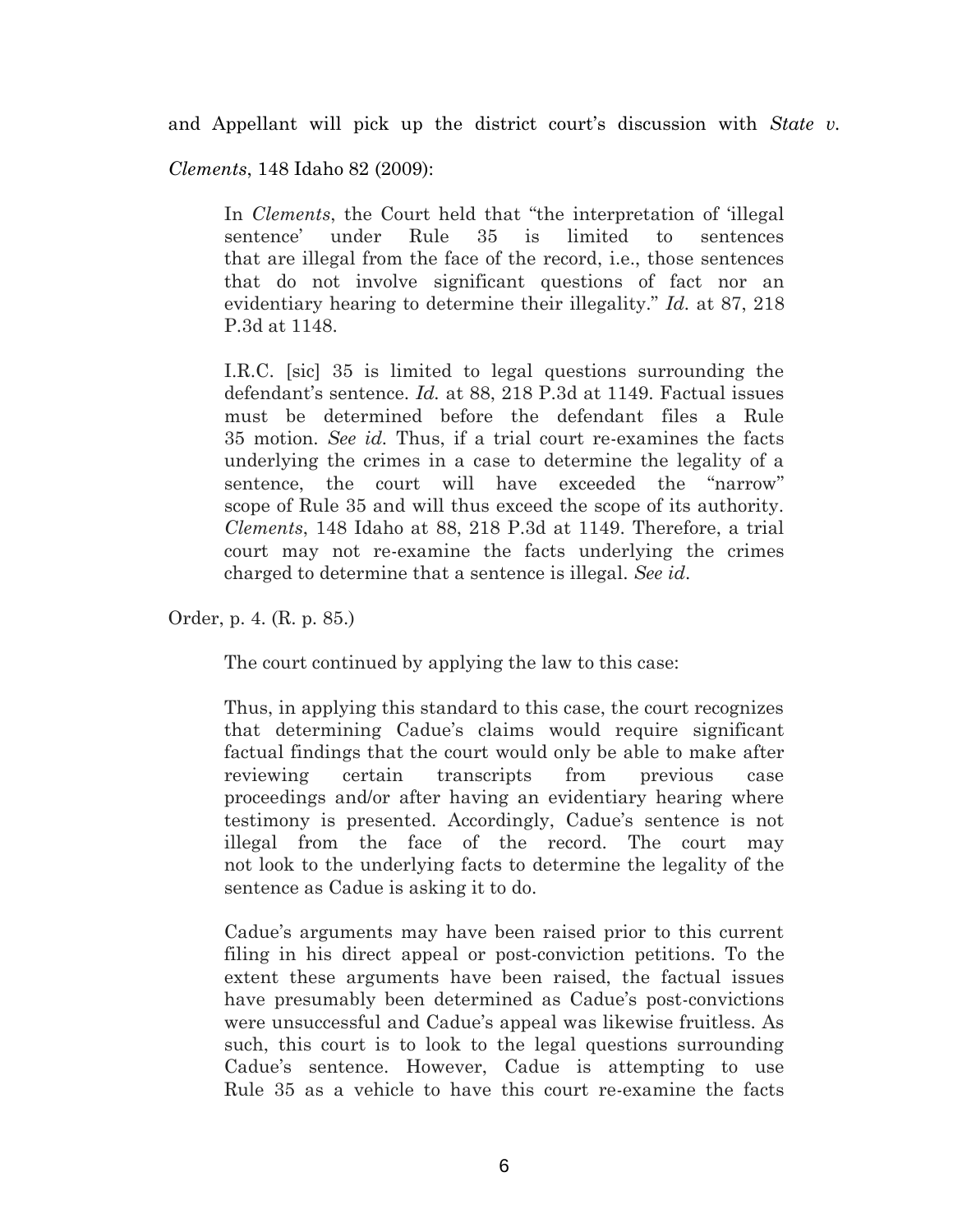underlying this case; a task that is beyond the narrow limits of Rule 35 and, thus, this court's authority and jurisdiction.

Order, p. 5. (R. p. 86.)

The court went on to analyze whether the sentence is authorized by

law and whether new evidence shows it is excessive:

Therefore, this court will apply the standard set forth by the Idaho Supreme Court that Rule 35 for a correction of an illegal sentence only applies to (1) sentences that impose a penalty that is simply not authorized by law or (2) where new evidence tends to show that the original sentence was excessive. *Clements*, 148 Idaho at 86, 218 P.3d at 1147.

**(1) The Sentence Imposed is Authorized by Law** Idaho Code (I.C.) authorizes a penalty of up to fifteen (15) years for the crime of Aggravated Battery. I.C. § 18-908. Cadue was sentenced to 15 years; 10 years fixed and 5 years indeterminate. Thus, from the face of the record, Cadue's s imposed sentence was authorized by Idaho law and was therefore not illegal on that basis.

## **(2) There is No New Evidence Showing the Original Sentence was Excessive**

"When presenting a Rule 35 motion, the defendant must show that the sentence is excessive in light of new or additional information subsequently provided to the district court in support of the Rule 35 motion." *State v. Huffman*, 144 Idaho 201, 203, 159 P.3d 838, 840 (2007).

Here, Cadue has made certain claims and has attached exhibits.3 The court must determine whether such "evidence" shows the 15 year sentence was excessive. None of these new claims or attachments shows the original sentence was excessive. First, the only new evidence submitted pertained to entirely different cases involving entirely different defendants. The information pertaining to Cadue4 was not new as it existed prior to the imposition of sentence: from the time of discovery up through the trial. Second, nothing submitted suggests or indicates the sentence imposed was excessive. The court structured a sentence at the time of sentencing that was appropriate for the crime, the conduct, and the defendant.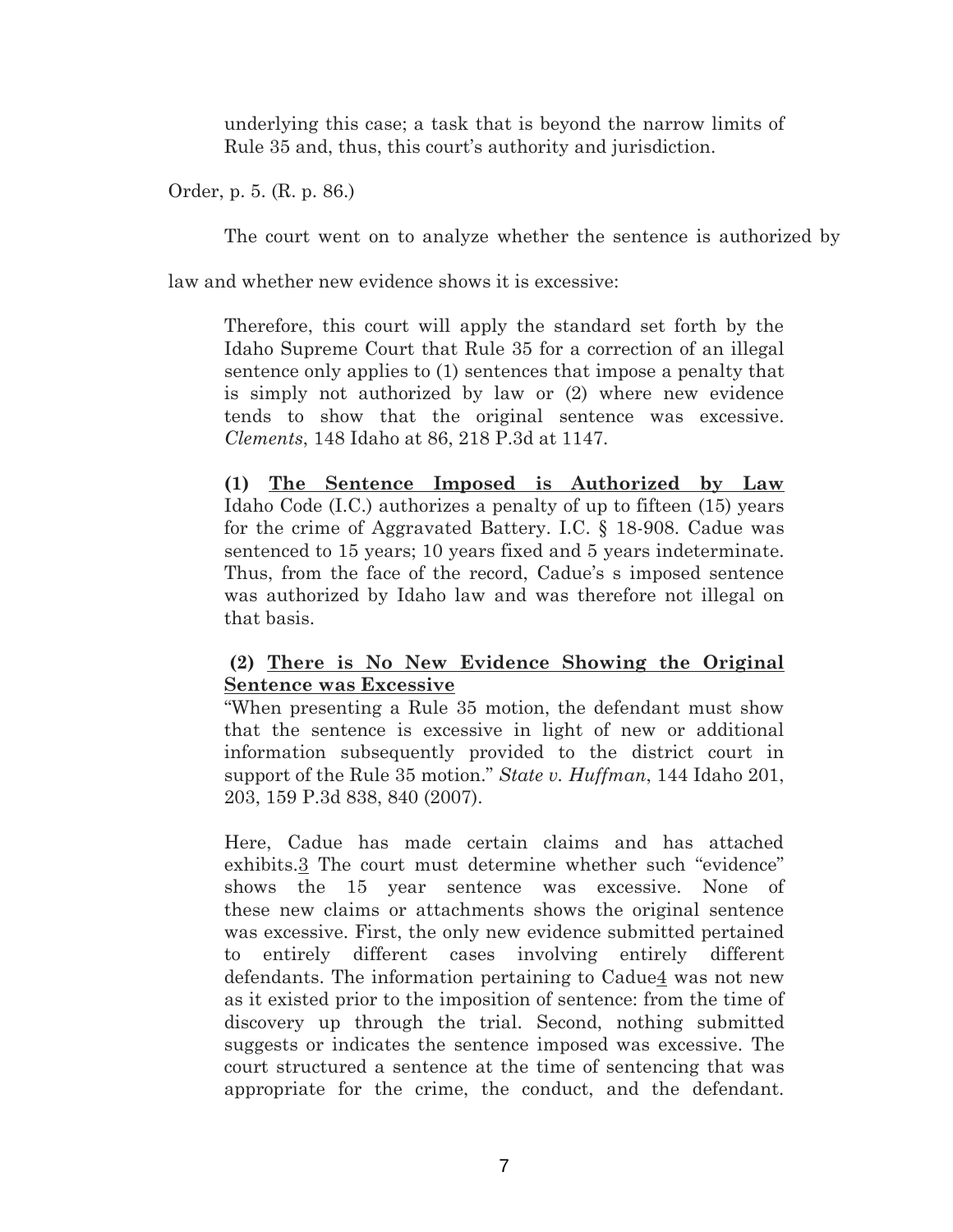Moreover, the sentence was legal as it fit within the statutory parameters. Nothing new was submitted that would suggest mitigating factors may have been warranted in structuring the sentence.

Thus, from the face of the record, Cadue's s [sic] imposed sentence was not excessive and was therefore not illegal on that basis.

#### FOOTNOTES

3 Police reports; trial transcripts; another transcript from an unidentified hearing; faxes sent to Dateline and 20/20 by Jazmine Jensen; a letter sent to Dateline and 20/20 by Jazmine Jensen; Phillip Flieger's *Petition for Writ of Habeas Corpus* with its own accompanying affidavits; and a Victim's Inventory List upon Arrival at the Hospital.

4 Police reports; hearing and trial transcripts; and Victims Inventory List at the Hospital.

Order, p. 5-7. (R. p. 86-88.)

### C. The current law concerning motions to correct illegal sentence

The current version of Idaho Criminal Rule 35(a) provides as follows:

a) Illegal Sentences. The court may correct a sentence that is illegal from the face of the record at any time.

I.C.R. 35.

In the instant case, the district court discussed *State v. Clements*, 148

Idaho 82 (2009), in regards to the proper scope of Rule 35. However, even

more recently the Supreme Court in *State v. Wolfe*, 158 Idaho 55 (2015),

reaffirmed *Clements* (following *State v. Lute*, 150 Idaho 837 (2011)):

This Court has made clear that Rule 35 motions to correct an illegal sentence must be read narrowly and that under Rule 35, a trial court cannot examine the underlying facts of a crime to which a defendant pled guilty to determine if the sentence is illegal. *See State v. Clements*, 148 Idaho 82, 84—87, 218 P.3d 1143, 1145—148 (2009). Moreover, Rule 35's purpose is to allow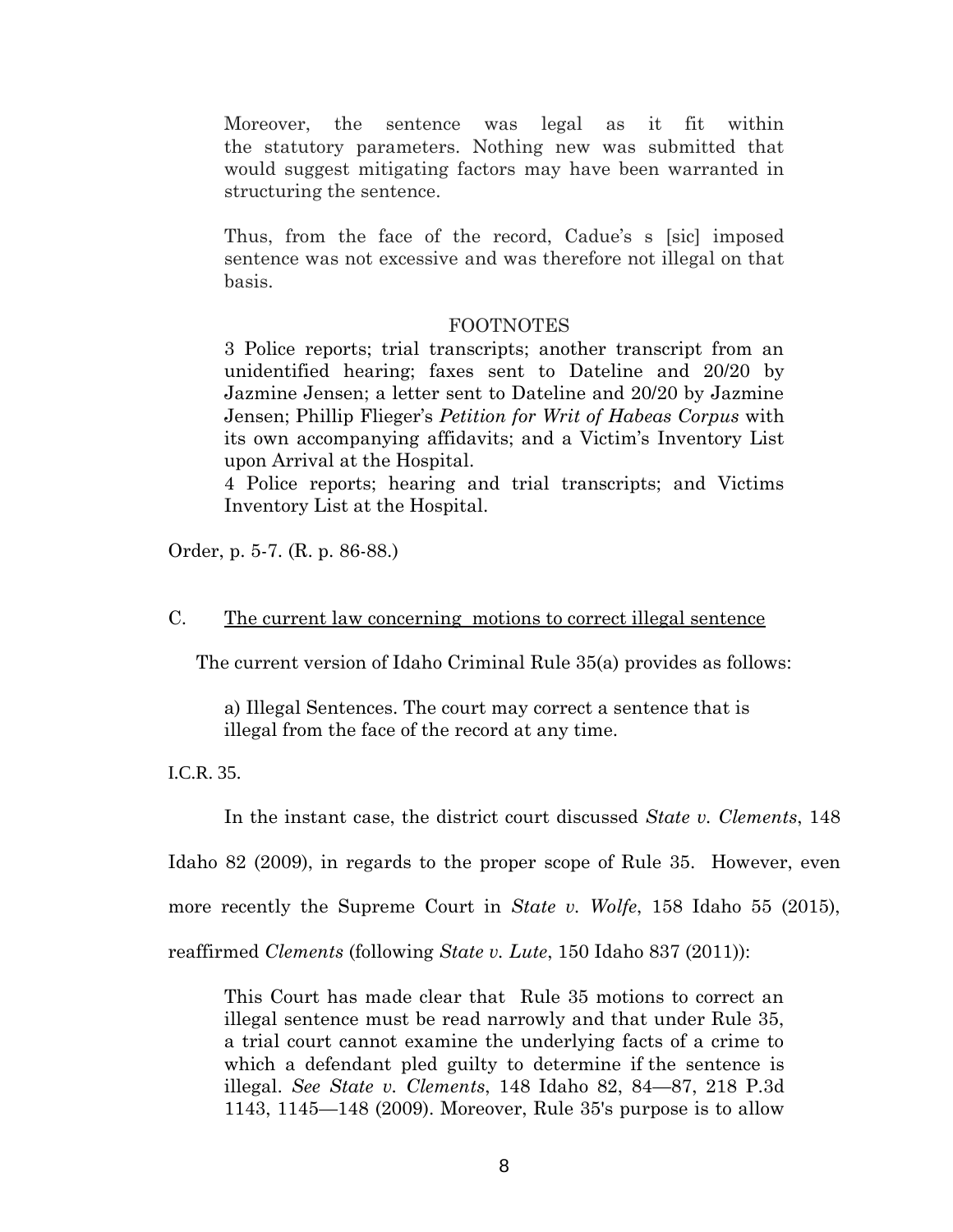courts to correct illegal sentences, *not* to reexamine errors occurring at trial or before the imposition of the sentence. *Id*. at 85, 218 P.3d at 1146 (citing *Hill v. United States*, 368 U.S. 424, 430, 82 S. Ct. 468, 7 L. Ed. 2d 417 (1962)). Therefore, we have defined an "illegal sentence" as one that is illegal from the face of the record, does not involve significant questions of fact, and does not require an evidentiary hearing. *Id*. at 86, 218 P.3d at 1147. Because an illegal sentence may be corrected at any time, Rule 35 must necessarily be limited to uphold the finality of judgments. *Id*. We have stated that:

Rule 35 is not a vehicle designed to re-examine the facts underlying the case to determine whether a sentence is illegal; rather, the rule only applies to a narrow category of cases in which the sentence imposes a penalty that is simply not authorized by law or where new evidence tends to show that the original sentence was excessive.

*Id*. Therefore, we want to clarify that Rule 35 inquiries must involve only questions of law—they may not include significant factual determinations to resolve the merits of a Rule 35 claim. If a district court does inquire and make significant factual determinations, it exceeds its scope of authority under Rule 35. *Id*. at 87—88, 218 P.3d at 1148—49.

*Id*. p. 65 (emphasis in the original).

D. The court erred denying the motion to correct illegal sentence

While being mindful of the controlling caselaw, Appellant nevertheless

argues for the reasons that he did below that the district court erred in

denying his motion to correct illegal sentence. Mr. Cadue stated as follows

in his Rule 35 motion:

From the start of the arrest of RESTRICTIVE CUSTODY BY OFFICER SILVESTER OF TWIN FALLS, ATTACHED Exhibit (A) stated that defendant Perry Stated victim (Burkhart was going to pull a knife on him when in fact PERRYS ATTACHED AFFIDAVIT STATES Burkhardt was in the middle of pulling his blue handled razor knife out of his pocket when Perry punched him, out of DURESS OF BEING CUT UP IF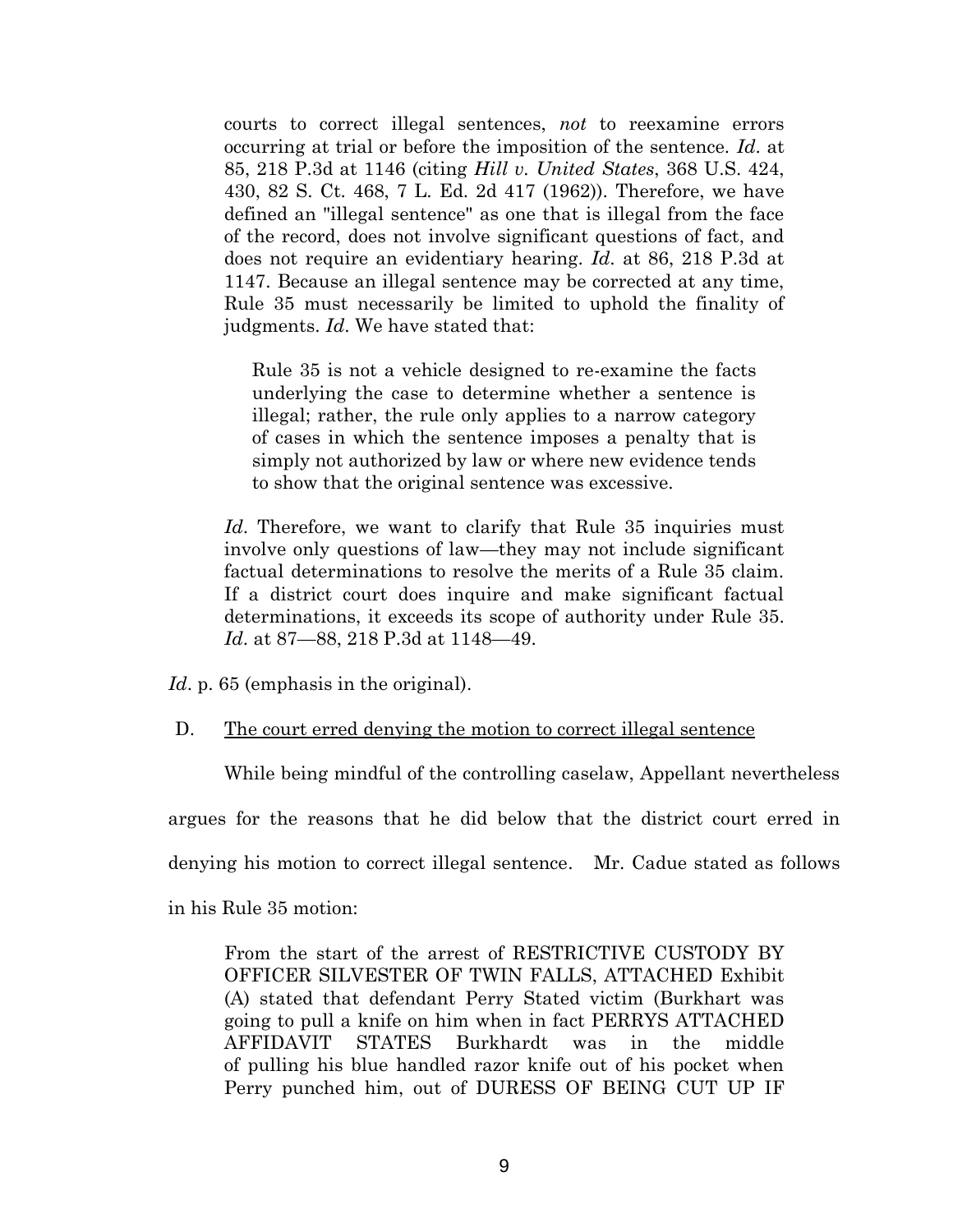NOT WORSE, AS BURKHARDT WAS KNOWN TO PACK THIS KNIFE LIKE A RELIGION AS TO THREATEN OTHERS, AND MORE, THE ONLY THING WAS THE DURESS OF THOUGHT OF LOSS OF LIFE CAUSED PERRY (Defendant) herein to have the defect to protect himself by punching out the victim, when clearly by record it was the victim that walked across the street to Perry setting outside and started punching, the victims star witness attest to this, and in addition the Star Witness clearly stated there were minutes that past while the victim Mr. Burkhardt and defendant Perry were behind the fence where Burkhardt pulled the razor knife.

Exhibit (B) Transcripts clearly show testimony of Brenda Gully Magic Valley Paramedic, SENIOR RESPONDER ON THE SCENE, PAGE 470, 471, and 472 stating that her narrative report stated she in fact removed a knife and gave it to an officer at the scene, MS CRAIG MOVING TO COVER FOR THE OFFICER AS SHE ALWAYS DOES, STATED SHE WOULD ALLOW TESTIMONY THINKING IT WAS SUFFICIENT ENOUGH, AND THAT THE SIX PAGE DOCUMENT HAD A WHOLE BUNCH OF OTHER INFORMATION THAT WAS NOT PART OF TESTIMONY, **NEVER THE LESS THE DOCUMENT SHOULD HAVE BEEN ENTERED AS EVIDENCE, AS IT WAS WRITTEN AT THE TIME AND NOT GUESSED AT OVER A YEAR LATER AT TRIAL, THIS WAS PARAMOUNT.**

IN EXHIBIT (C), Transcripts that were on appeal page 216, victim states on lines 22 through 23 "HE HAD THE KNIFE ON HIM AT THE TIME OF INCIDENT WHEN ASK BY DEFENSE COUNSEL, see line 24 of page 216 exhibit (c). Than re. Page 217 lines 1 through 25, exhibit (c) victim states after he was discharged from hospital it was gave back to him as it was in the safe, when he was given back his other property. One blue Sheffield knife the same knife that Brenda Gully claimed she had gave to Officer Frick at the crime scene, re: Frick I.R. 0806324 A 215 B and every Frick I.Report, referring to the knife he took from brenda Gully, than question chain of custody documentation of knife. The Narrative Report of Brenda Gully as Exhibit (B) clearly referred to the NARRATIVE REPORT TO PHYSICAL OBJECT AT THE SCENE, than Page 471 of that and line 25 Gully the Magic Valley Paramedic Senior Medic in charge at the scene clearly STATES UNDER OATH SHE GAVE IT TO OFFICER FRICK yet in Exhibit C—1, page 430 lines 4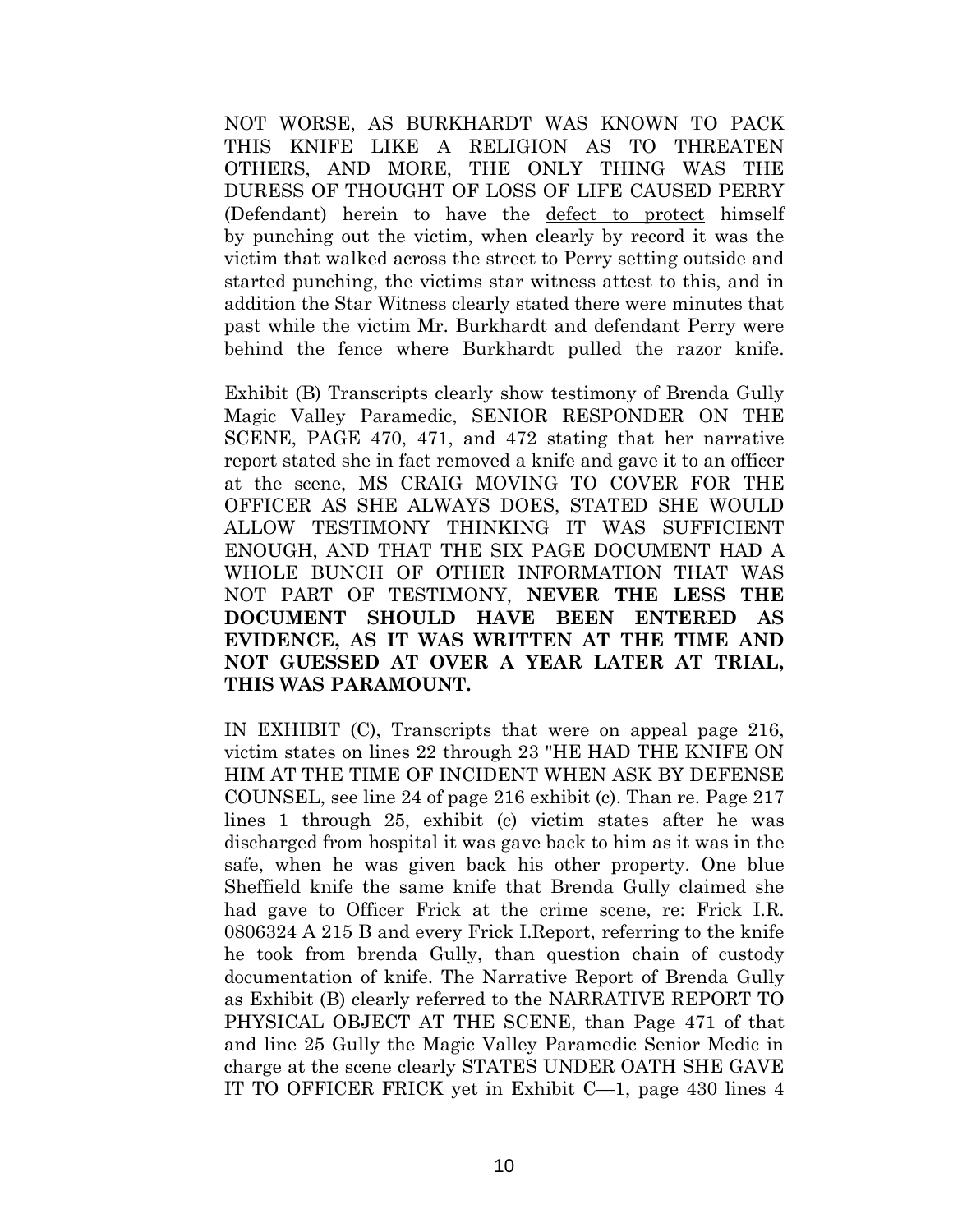through 17, the officer **straight up lied stating he knew nothing of a knife, nor received a knife from GULLY.** Than on page 429 Ms Paul of Defense Counsel as if the Officer recalled this is Detective Rudner if he remembered Perry stating that HE SAID HE WAS IN FEAR FOR HIS LIFE, and Detective Rudner, stated **THERE IS A POSSIBILITY THAT HE SAID IT, BUT DID NOT RECALL. (YES).** The knife was not handed to Detective Rudner it was handed to Frick, Frick had to be the once that broke the chain of evidence. The fack is THE CHAIN OF EVIDENCE WAS BROKEN TO COVER UP A HATE CRIME, AS THE VICTIM IS A WHITE MAN, THAT HAD DRANK A PINT OF VODKA AND SOME BEERS WALKED ACROSS THE STREET TO THE DEFENDANT AND STATED LETS BEAT THE FAGGOT OUT OF HIM, MEANING THE DEFENDANT, See Page 202 of Exhibit (D), lines 20 through 25.

In the finding of Exhibit (D) page 203 the Victim was said to hit him right in the nose, him being the defendant. Than on lines 21 it was quoted as Perry (defendant) herein stating he would rather not fight.

Exhibit (E) clearly states in the victims own words he was drunk, Page 154, lines 25 had a couple of beers, and page 155 lines 1, and drank a pint of Vodka. On top of that victim states he was using Methamphetamine and marjuana prior to this. Than on Page 159 Victim states in his own words HE THOUGHT BOTH HE AND HIS FRIEND SHOULD BEAT THE FAGGOT OUT OF THIS GUY. **NOW YOU HAVE THE VICTIM AND HIS FRIEND SHOWING UP AFTER WALKING ACROSS THE STREET, DRUNK TO BEAT THE FAGGOT OUT OF PERRY THE DEFENDANT THAT WAS MINING HIS OWN BUSINESS, COUPLED WITH THE FACT THE VICTIM WAS NOT ONLY PACKING A KNIFE ADMITTED BY HIM, BUT THREATENED THE LIFE OF PERRY,** this surely would put any one in fear for their life, and bring about DRUESS THAT WOULD RESULT IN THE DEFECT OF ONE PROTECTING HIMSELF EVEN AFTER PLEADING WITH THE VICTIM AND THE VICTIMS FRIEND HE (Perry) did not want to fight as support—ed by record on transcript. Exhibit (F) page 208 the Victim himself admit's it is possible that there could be some loss of memory because he drank to much alcohol and that he is an alcoholic re; lines 5—25. States Witness that was with the Victim Stated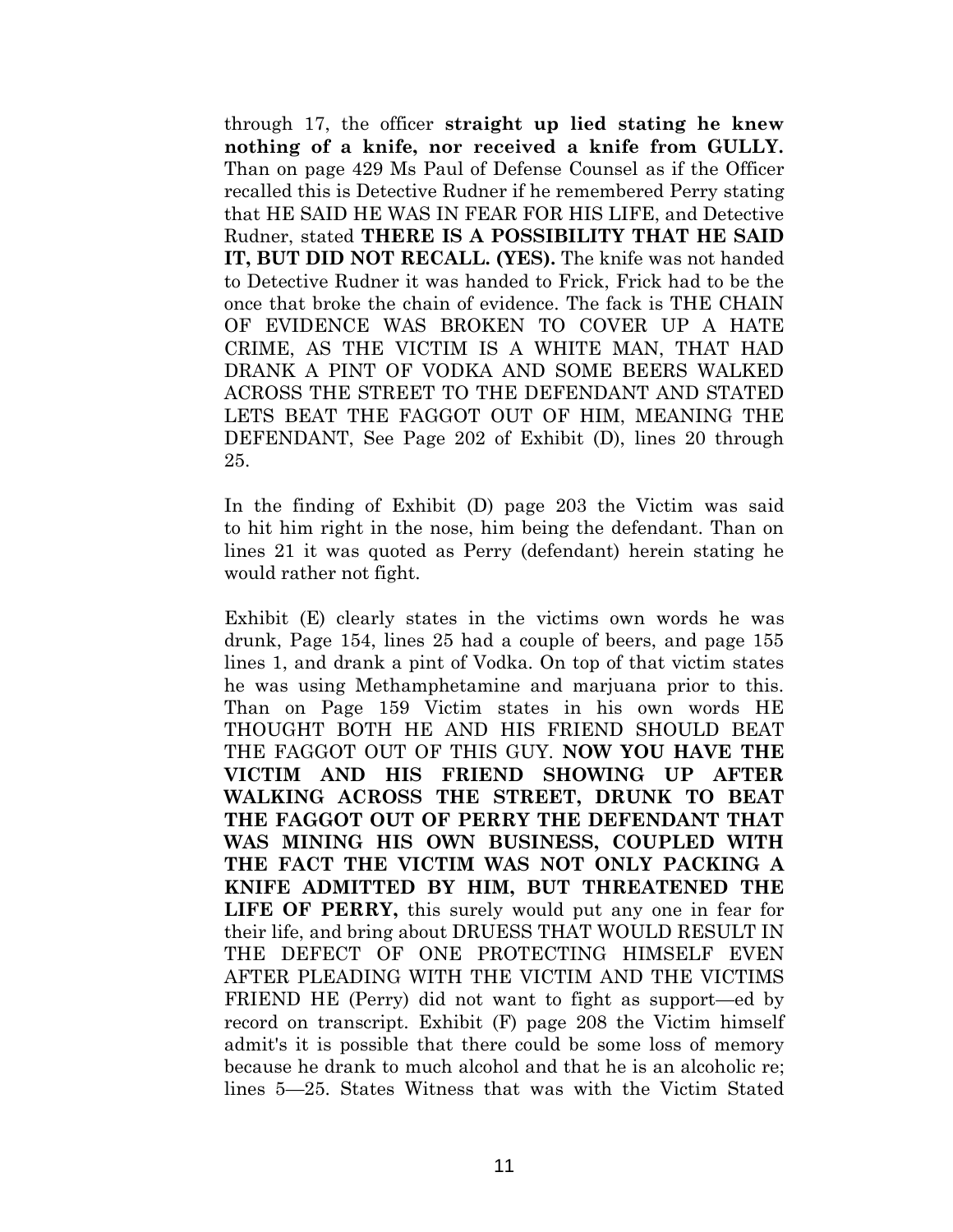Perry attempted to talk his way out of the fight, yet the VICTIM on page 210 Line 8 admits to drawing blood on Perry, and than goes on to deny Perry never spoke the words that he did not want to fight, counter to the witness testimony.

## **ADDITIONAL NEWLY DISCOVER SUPPORTIVE EVIDENCE**

**It has been brought to the attention of this defendant, the reason for OFFICIALS BREAKING CHAIN OF EVIDENCE, WAS SO THAT THE KNIFE WOULD NOT BE ENTERED INTO EVIDENCE, TO SUPPORT THE REASON—ING THAT PERRY WAS INDEED ACTING OUT OF DURESS IN FEAR FOR HIS LIFE, THAT THE ONLY DEFECTS WERE (1) Perry protecting himself,** Secondly without the Knife Perry would become the defendant, as the facts IN THIS CASE INVOLVE THE SAME PLAYERS FOR THE MOST PART AS IN OTHER CASE OF INTEREST. Here there is a **clear case of police corruption, once again at lest three of the players in this case are involved in ALLEGED VIOLATIONS OF CORRUPTION OF MORAL TRUPITUDE AND CONSPIRACY IN ONE FORM OR ANOTHER, AS SUPPORTED IN ATTACHED EXHIBITS (G) Case of Flieger v. State, EXHIBIT (H) of 'Juan "Aka Booger" Alvarez Lopez"** . . .

Motion for Rule 35(a) p. 15-18 (emphasis, capitalization and grammar and spelling errors in the original). (R. p. 46-49.)

These last two mentioned cases are part of the additional materials

submitted with the instant motion, and Mr. Cadue stated that the same

alleged wrong doers include the same prosecutor and some of the same law

enforcement personnel and the same methods were used. (R. p. 35.)

Finally, the prayer for relief concluded as follows:

Defendant deserve's the respect of this Court to Grant an Evidentiary Hearing, and the fact that Exhibits (G),(H), and (I) clearly support allegations of Corruption etc., as A HEARING SHOULD BE ALLOWED TO INVESTIGATE WHO EXACTLY IT WAS THAT TURNED IN THE KNIFE TO THE HOSPITAL,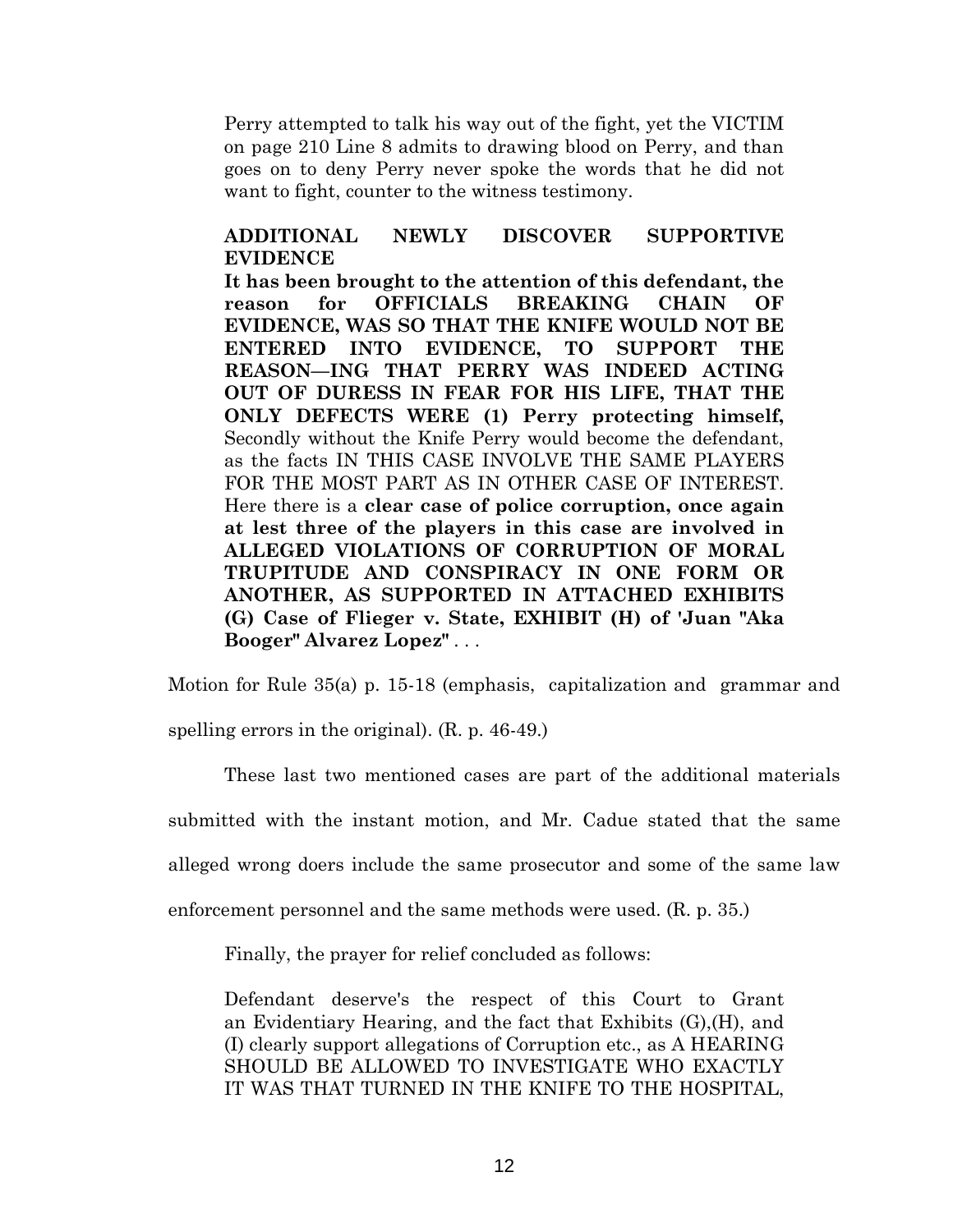THAT NOW WOULD NOT BECOME PART OF EVIDENCE AS IT WAS EXCLUDED BY MEANS OF BROKEN CHAIN OF EVIDENCE.

Motion for Rule 35(a) p. 21. (R. p. 52.)

For the above reasons, Appellant asserts the district court erred in denying his motion to correct illegal sentence.

## **CONCLUSION**

Mr. Cadue requests this Court reverse the order of the district court denying his motion to correct illegal sentence and vacate his sentence and conviction.

DATED this  $2<sup>nd</sup>$  day of April, 2018.

/s/ Greg S. Silvey Greg S. Silvey Attorney for Appellant